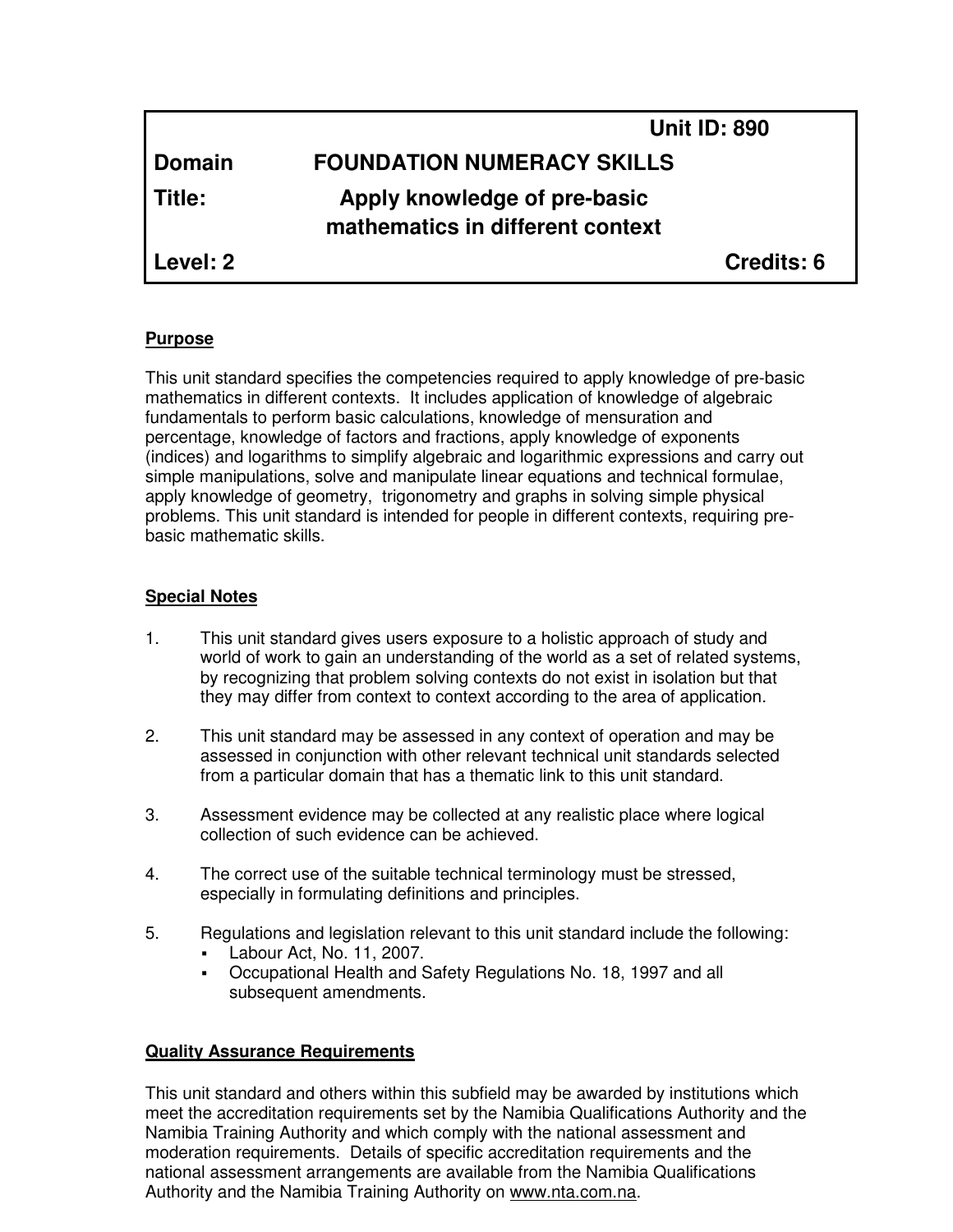# **Elements and Performance Criteria**

### **Element 1: Apply knowledge of algebraic fundamentals to perform basic calculations.**

### **Range**

Operations of a scientific pocket calculator may include but are not limited to four basic operations, extraction of roots, involution, memory keys, and special keys e.g. inverting (INV), brackets ( ), exponential (EXP) pie  $(\pi)$  and Mode (The Mode key allows you to determine what mode the calculator is operating in e.g. statistics mode, scientific mode etc.).

## **Performance Criteria**

- 1.1 Simple calculations are performed using a scientific pocket calculator.
- 1.2 Operational and language signs used in algebra are identified.
- 1.3 The difference between an equation, expression and a polynomial is explained.
- 1.4 Correct order of algebraic operations is applied in calculations.
- 1.5 Addition and subtraction of similar exponential terms and expressions are performed.
- 1.6 Mathematical properties of zero and one are explained.
- 1.7 Polynomials are defined.
- 1.8 Multiplication of a monomial or a binomial expression by a monomial, binomial or trinomial expression is performed.
- 1.9 Long division of polynomials of degree of three or more in one variable is performed.

### **Element 2: Apply knowledge of mensuration and percentages.**

### **Range**

Units converted may include but are not limited to length, distance, area, volume and from one to any of these forms: m, mm, m<sup>2,</sup> mm<sup>2</sup>, mm<sup>3</sup>, m<sup>3</sup> and km.

Shapes of figures and/or object may include but are not limited to rectangular, square, triangular, circular, annulus, sphere, parallelogram, trapezium, cylinder, right cylinder, right cone, cube, right prism, and right pyramid.

### **Performance Criteria**

2.1 Units are converted from one form of expression to another.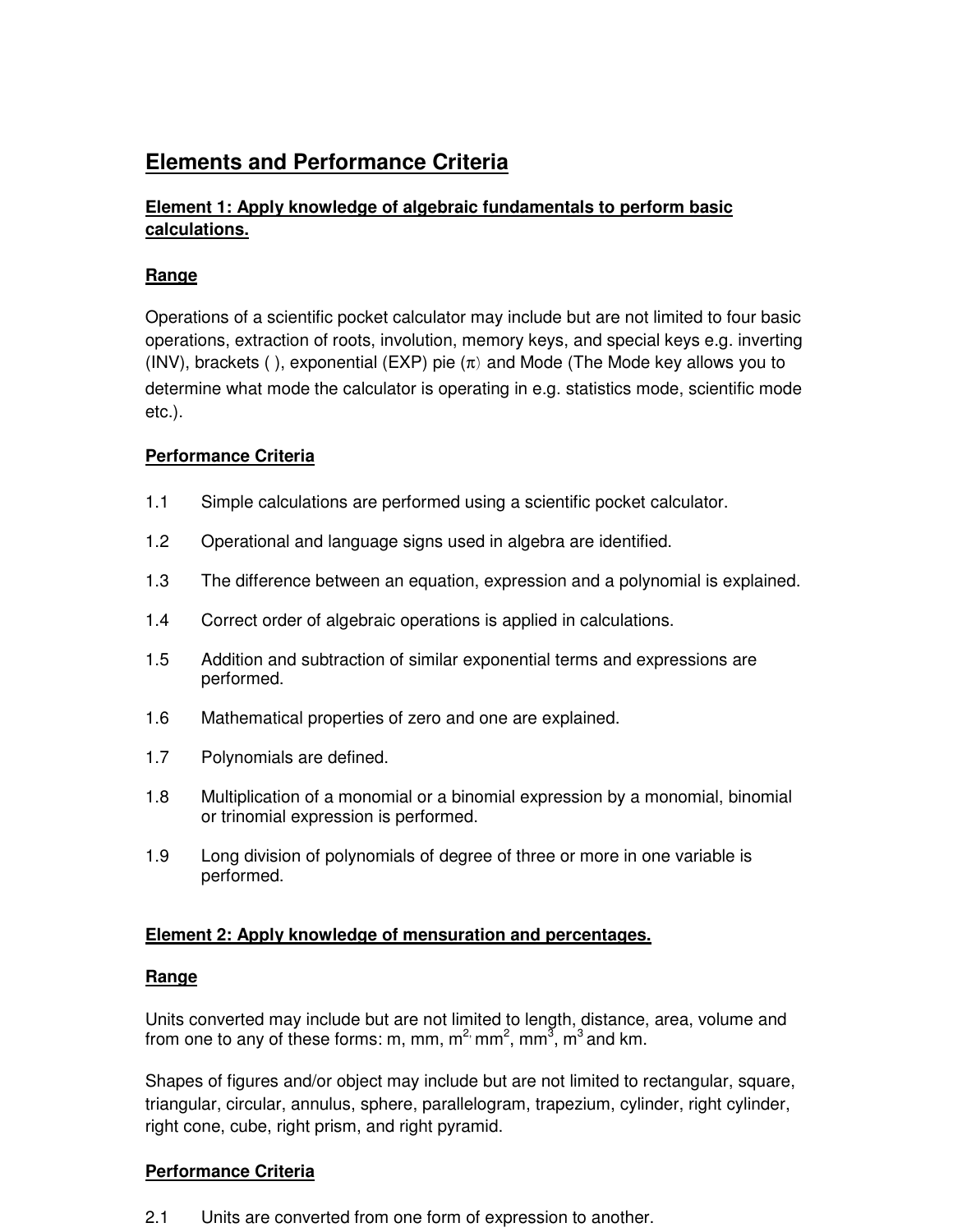- 2.2 Calculation of the circumference and perimeter of different figures and/or objects is performed.
- 2.3 Calculation of the area and/or surface area of different figures and/or objects is performed.
- 2.4 Volume of different objects (figures) is calculated.
- 2.5 Practical problems involving percentage calculations are solved.

### **Element 3: Apply basic knowledge of factors and fractions.**

### **Range**

Factorization is limited to a monomial common factor and four terms.

Fractions are to be expressed in their simplest forms.

### **Performance Criteria**

- 3.1 The principle relationship between factorization and multiplication is explained.
- 3.2 Factorization of polynomial is performed.
- 3.3 Terms that have a common factor are regrouped.
- 3.4 Highest Common Factor (HCF) and Lowest Common Multiple (LCM) of not more than three numerical or monomial algebraic expressions are determined by making use of factorization.
- 3.5 Addition and subtraction of algebraic fractions by first factorizing the numerator and denominator is performed (polynomial numerators are excluded).

### **Element 4: Apply knowledge of exponents (indices) and logarithms and carry out simple manipulations.**

### **Range**

The laws of exponents show the power of elementary algebra and lay the groundwork for logarithms. The laws are:  $a^m a^n = a^{m+n} \frac{a^m}{a^n} = a^{m-n} (a^m)^n = a^{mn} (a b)^m = a^m b^n \left(\frac{a}{b}\right)^m = \frac{a^m}{b^m}$  $a^0 = 1$   $a^{-1} = \frac{1}{a}$   $a^{-m} = \frac{1}{a^m}$  and  $a^{\frac{1}{m}} = \sqrt[m]{a}$ 

Laws of logarithm:  $log_a xy = log_a x + log_a y$ ,  $log_a x/y = log_a x - log_a y$ ,  $log_a x^n = n.log_a x$ , n,  $log a^a = 1$  and  $ln x = log_e x$ .

### **Performance Criteria**

- 4.1 Sign, coefficient, radix (base) and exponent of a power are identified.
- 4.2 The laws for exponents are reproduced.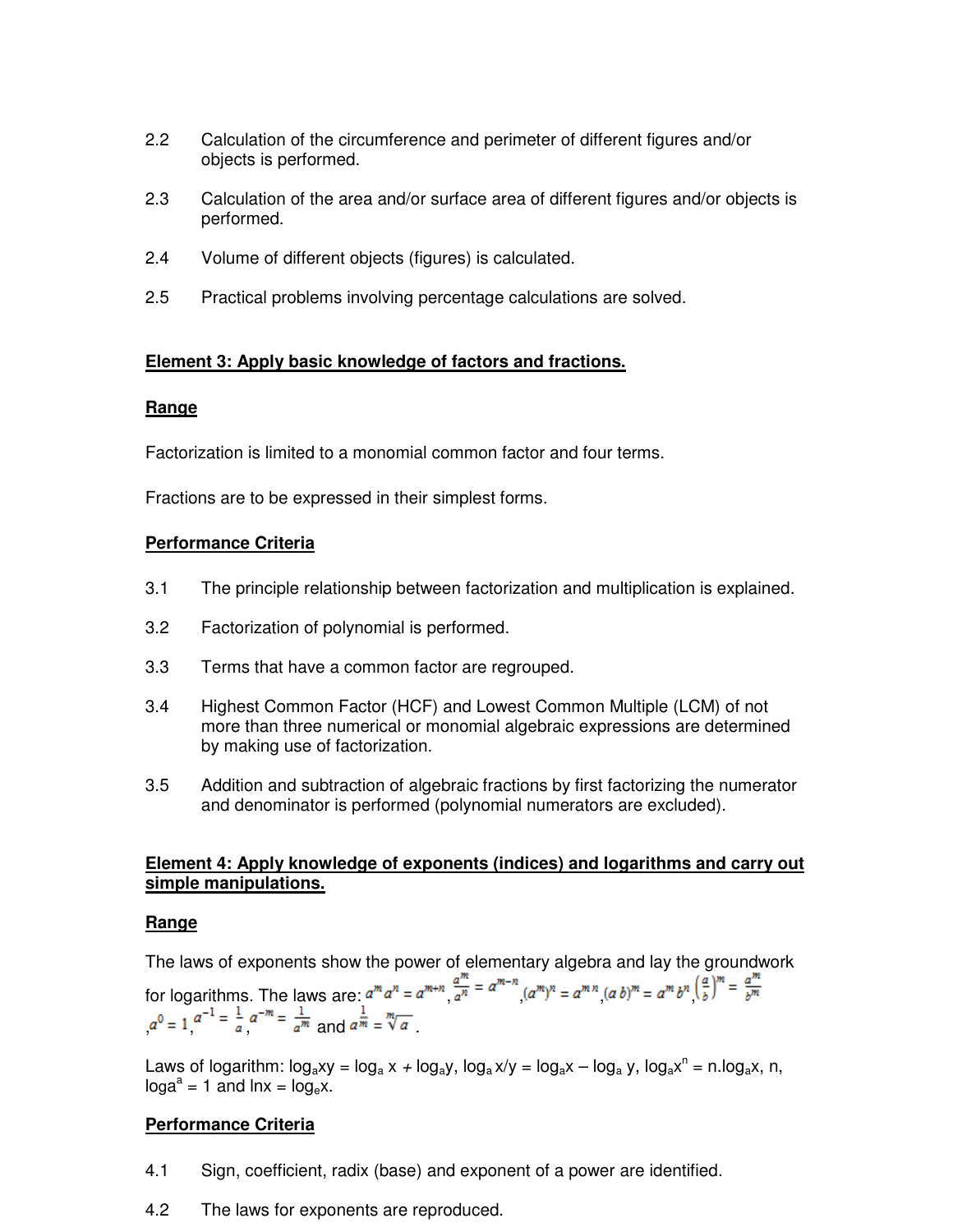- 4.3 The laws for exponents in simplifying algebraic expressions are applied (the exponents may only be whole numbers).
- 4.4 The term logarithm is defined and laws of logarithm are expressed.
- 4.5 Simple logarithmic expressions are simplified without a scientific pocket calculator.
- 4.6 Simple manipulations with logarithms are carried out with and without a scientific pocket calculator.

### **Element 5: Solve and manipulate equations and technical formulae.**

#### **Range**

Manipulation of technical formulae excludes manipulation with exponents and manipulation by factorization, manipulation by using quadratic formula and by using the laws of logarithm.

### **Performance Criteria**

- 5.1 Linear equations are properly solved.
- 5.2 Linear equations from formulated problems are set and solved.
- 5.3 Technical formulae are manipulated by changing the subject of a given formula to any other subject.
- 5.4 The value of a new subject is determined by substituting the values of the known quantities.
- 5.5 Problems on distance, speed, time and revolutions are solved.

### **Element 6: Apply knowledge of geometry.**

#### **Performance Criteria**

- 6.1 Types of angles and triangles are distinguished.
- 6.2 Calculations related to unknown angles in triangles are performed.
- 6.3 The relation between an exterior angle and the opposite interior is explained and applied in calculations on triangles.
- 6.4 The properties of an isosceles triangle are explained and applied in simple numerical problems.
- 6.5 The conditions for two triangles to be congruent are explained by means of a drawing.
- 6.6 Pythagoras theorem is applied to determine the unknown side of a right-angled triangle.